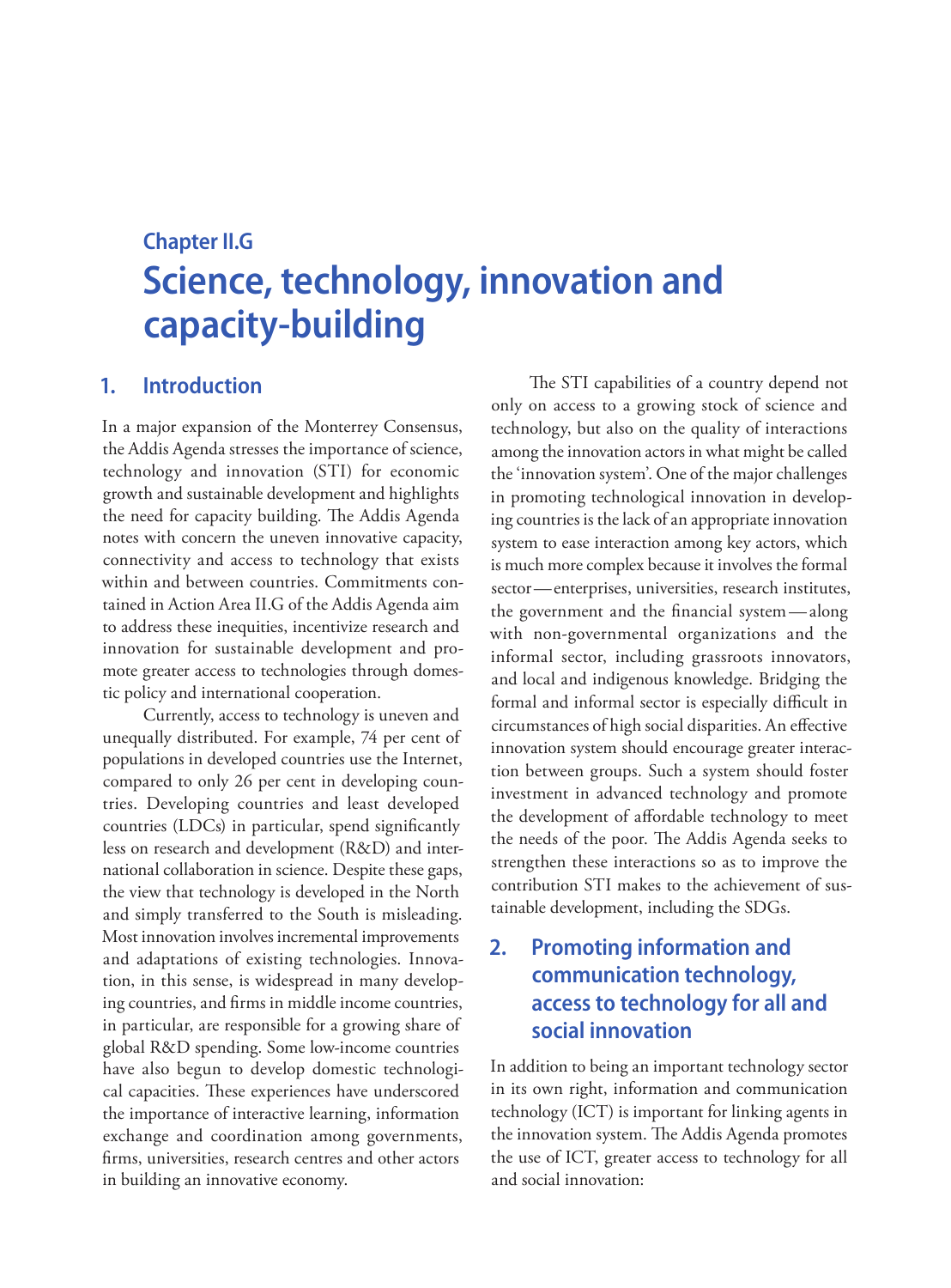- *Commits to promote the development and use of information and communications technology, particularly in LDCS, LLDCs and SIDs, including rapid universal and affordable access to the Internet (114, MoIs 5.b, 9.c, 17. 6, 17. 8)*
- *Commits to further facilitate accessible technology for persons with disabilities and to promote access to technology and science for women, youth and children (114, 5.b)*
- *Commits to promote social innovation to support social well-being and sustainable livelihoods (116)*

Advances towards fulfilling the commitments on development and use of ICT can be measured directly by development and use of ICT infrastructure. The expansion of skill levels can also inform measurement of this commitment, as this increases the capacity for effective ICT use. Four SDG indicators on ICT infrastructure provide a basis for followup. They include: *proportion of population covered by a mobile network, by technology* (9.c), *proportion of individuals who own a mobile telephone, by sex* (5.b), *fixed Internet broadband subscriptions per 100 inhabitants, by speed* (17. 6.2) and *proportion of individuals using the Internet* (17.8). Two additional indicators can serve as proxies to measure advances in the level of skills in use of ICT: *proportion of youth/adults with ICT skills, by type of skills* (4.4.1) and *proportion of schools with access to the Internet and computers for pedagogical purposes* (4.a.1).

Monitoring of Addis Agenda commitments on ICT can also draw on the World Telecommunication/ICT Indicators database, which is maintained by the International Telecommunication Union (ITU). It includes over 180 telecommunication and ICT indicators for 200 economies, to track global developments on ICT infrastructure, access, use and prices. In addition to the SDG indicators tracking ICT infrastructure, it will be useful to monitor developments on International Internet bandwidth per inhabitant. Data on broadband Internet prices can also be monitored. ITU collects data on both fixed and mobile broadband prices annually in most countries, including LDCs.

The data for the indicators noted above could also provide information about disparities among

groups if they are collected on a disaggregated basis by gender and age, as well as for rural and urban areas. Mobilizing the information to calculate "parity indices" (building on indicator 4.5.1: *parity indices (female/male, urban/rural, bottom/top wealth quintile and others such as disability status, indigenous peoples and conflict-affected as data become available)*), such as for measuring the skills needed to take advantage of specified technologies would prove useful. In the case of the disabled, this could include data for monitoring the availability of relevant assistive devices and technology drawing on disability data from the World Health Organization.

Governments also committed to promote social innovation as a way to support social wellbeing and sustainable livelihoods. Within this context, a bottom-up approach of pro-poor innovation can tie in with the growing interest from both the public and private sectors in social enterprises and social ventures from grassroots innovation. Monitoring this commitment will require a shared definition of "social innovation" and the development of indicators that show how social innovation contributes to social well-being and sustainable livelihoods. Considerations may include the results of the revision of the Organization for Economic Cooperation and Development (OECD)/Eurostat's Oslo Manual, the adaptation of the Bogota Manual, and the experiences of the European Commission. Additional data will be needed to more directly assess progress in this area, such as on social innovation strategies or social entrepreneurship policies adopted by countries. Currently, as this is an emerging field, no source reports such data. Public presentations of social innovation strategies at international forums such as the United Nations Commission on Science and Technology for Development (CSTD) or country and regional case studies could supplement reporting on advances in these commitments.

# **3. Developing national policy frameworks for science, technology and innovation**

In the Addis Agenda, Governments:

 *Commit to adopt science, technology and innovation strategies as integral elements of*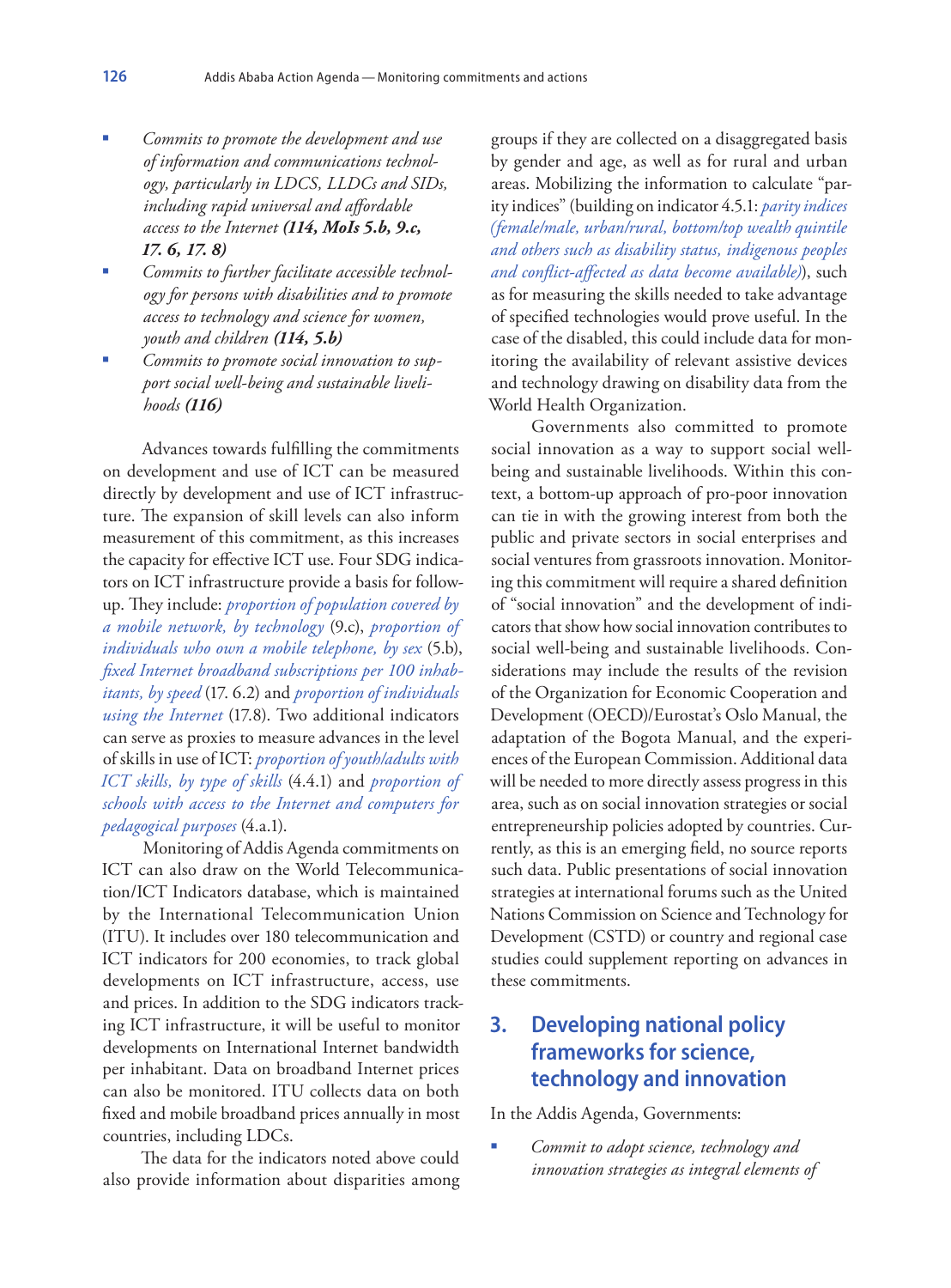*our national sustainable development strat-*

*egies (119) Commit to craft policies that incentivize the creation of new technologies, that incentivize research and that support innovation in developing countries (116)*

There is currently no source reporting the number of countries that have adopted legislative, administrative and policy frameworks for national STI strategies, the number of countries covered by independent reviews of national STI policy frameworks or the degree to which such strategies are integral elements of national sustainable development strategies. However, information on STI policy frameworks could be gleaned from public presentations of national STI policies at international forums, such as the annual meetings of the United Nations CSTD, where national STI policy reviews conducted by the United Nations Conference on Trade and Development (UNCTAD) are discussed. It is important to note, however, that such presentations are not mandatory and are not universal in coverage. The United Nations Educational, Scientific and Cultural Organization (UNESCO) is building a global database on STI policy instruments, legislation and institutional frameworks, in the framework of its GO->SPIN Programme, which may serve as an additional source of information for direct monitoring of these commitments in future.

To get a clear picture, country reporting on national STI strategies, their place within national strategies for sustainable development, and the programmes put in place to implement them would be helpful. National policy documents, which generally give high-level strategic policy directions, could be the initial source of information for such monitoring; however, the stated intentions in these documents need to be complemented by other analyses, including of a qualitative character, to obtain a more nuanced picture of the intended role of public policies in promoting innovation for sustainable development. Regional commissions could provide an additional source of information, for example based on national STI legislative gap analysis in the Economic and Social Commission for Western Asia (ESCWA) region.

The above approach aims to directly measure the adoption of STI strategies. A different approach

that would give information on the innovative process in a country would be to draw inferences on national STI strategies from ongoing activities. Several SDG indicators are designed to do this, including: *R&D expenditure as a proportion of GDP* (9.5.1); *proportion of medium and high-tech (MHT) industry value added in total value added* (9.b); and *number of science and/or technology cooperation agreements and programmes between countries, by type of cooperation* (17.6.1).

For example, an increase in the share of medium and high-tech industry in value added would reflect a structural shift towards highertechnology industries. The information provided by this indicator could be complemented by measuring the degree of technology of traded goods (primary products, low-technology, etc.), participation of ICT products on the level of exports and imports, and measures related to concentration and diversification of trade. Taken together, these would provide a more comprehensive understanding of the output of the innovation process and STI policies. Such data is collected and prepared by UNCTAD and is available at country (covering more than 200 economies) and product group level since 1995. R&D statistics and indicators, such as 9.5.1 and other indicators collected and published yearly by UNESCO, give insights into the amount of research activities. However, other types of innovations that are not R&D-based or R&D-intensive and that are very relevant in developing countries also need to be considered. More detailed information about the R&D sector would provide a better indication of the status of policies and such data are usually collected at the national level, including in the UNESCO Institute for Statistics' global R&D database.

UNESCO also maintains a global database for innovation data, which contains information on firm level collaboration, among other indicators, covering this broader and more comprehensive perspective of innovation. Data could also be mobilized in research publications by country of residence of authors, which would need to come from commercial databases, such as Elsevier or Thomson Reuters. All these statistics are currently published and analysed every five years in the global UNESCO Science Report.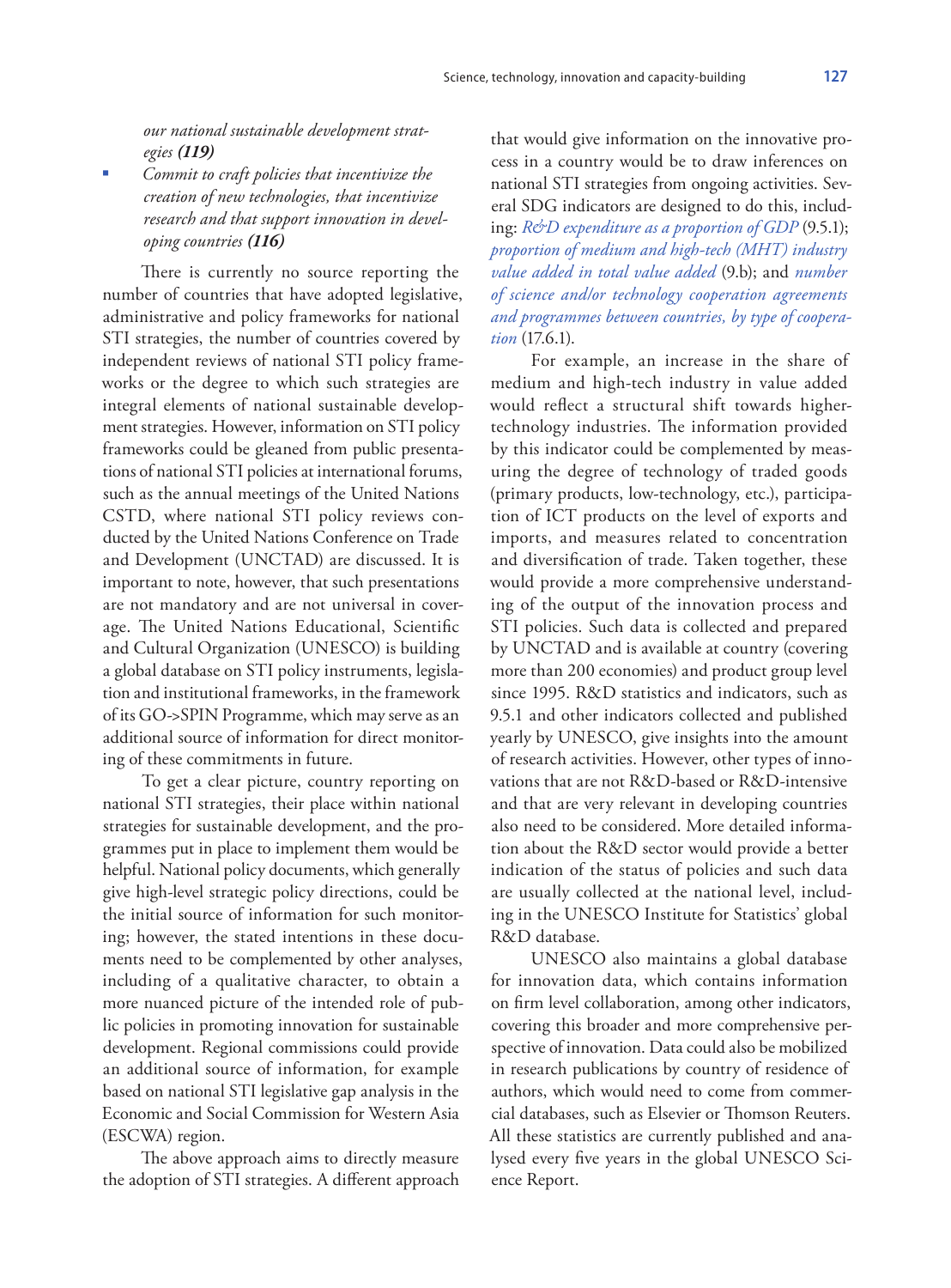A measure of the institutional capacity to put in place coherent policy frameworks for STI would also be desirable. Country reporting on an innovation council/ministry or agency that leads and oversees the design and evaluation of national STI policies may be an option. However, given the variety of institutional frameworks that can be used to promote coherent policies, and the fact that the existence of an agency does not guarantee a coherent policy framework, it may be more relevant to look at measures to strengthen STI policies and increase their coherence. However, as of today, such measures are unavailable.

International support for developing coherent policy frameworks for STI, which is meaningful for a large number of developing countries, could be measured through the percentage of official development assistance (ODA) resources committed to support science, technology and innovation. This would provide an accurate insight regarding the level of financial commitments. The classification currently used in ODA reporting does not specifically distinguish ODA committed to STI policy frameworks. As a proxy, aid to cross-cutting research and scientific institutions, and aid to sector-specific research in agricultural extension, agricultural research, construction, education, employment, energy, environmental policy and management, finance, fishery, forestry research, health, industry, mineral/mining, public sector, tourism and transport could be monitored. The comprehensive mapping of existing STI initiatives, mechanisms and programmes currently carried out by the United Nations Inter-agency Task Team on Science, Technology and Innovation for the SDGs will further contribute to monitoring international support in this area.

## **4. Creating a more enabling environment for science, technology and innovation**

Efforts to promote STI are related to other policy efforts, such as competition, education, investment, tax and trade policies. For instance, education policy has a major impact on university research and the availability of highly skilled labour in technology intensive firms. Education policies, the intellectual property rights (IPR) regime and a range of other

policies are important contributors to an enabling environment for STI, while the international environment needs to be supportive as well.

On education, the Addis Agenda:

- *Commits to enhance technical, vocational and tertiary education and training, ensuring equal access for women and girls and encouraging their participation therein, including through international cooperation (119, SDGs 4.3, 4.4, 4.5)*
- *Commits to scale up investment in science, technology, engineering and mathematics education (119)*
- *Commits to enhance cooperation to strengthen tertiary education systems and aim to increase access to online education in areas related to sustainable development (119)*
- *Commits to increase the number of scholarships available to students in developing countries to enrol in higher education (119, MoI 4.b.)*

SDG indicator 4.3.1 (*participation rate of youth and adults in formal and non-formal education and training in the previous 12 months, by sex*) provides a general assessment of access to education. Additional and more specific information could be obtained from sources such as the World Development Indicators and SABER/EdStat, an initiative of the World Bank Group to develop comparative data and knowledge on education policies and institutions. The commitment to scale up investment in science, technology, engineering and mathematics (STEM) education can be monitored by changes in the number of PhD graduates or students enrolled in tertiary education by broad field of study, which is reported by the UNESCO Institute for Statistics.

Assessment of equal access for women and girls could draw on indicator 4.5.1 (*parity indices*). UNE-SCO is also currently developing new indicators about the dynamics that shape women's decisions to pursue STEM careers, which could inform future monitoring by the Task Force. Information about the quality of education is more difficult to obtain. International evaluations such as the Programme for International Student Assessment (PISA) can provide inputs, but PISA covers only 70 countries.

Countries have also committed to complementing domestic efforts through international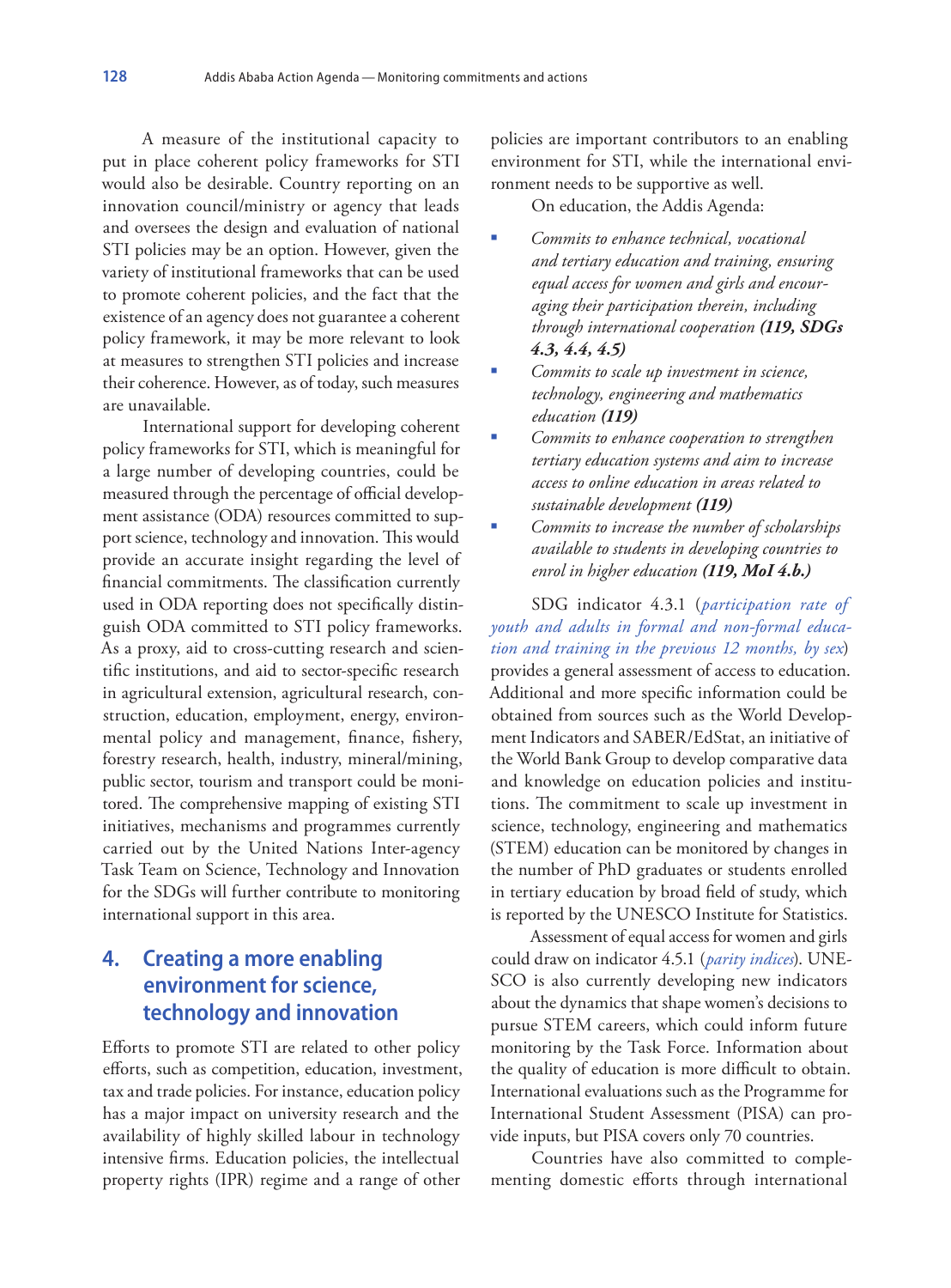cooperation. Progress towards enhancing cooperation to strengthen tertiary education systems could be measured through the volume of ODA devoted to post-secondary education. SDG means of implementation indicator 4.b (*volume of ODA flows for scholarships by sector and type of study*) would also provide useful information for monitoring this commitment, while outcome indicators as discussed above can further complement monitoring in this area. The commitment to increase the number of scholarships will be monitored by the means of implementation indicator 4.b mentioned above.

An important element of the enabling environment is the IPR framework. The Addis Agenda

 *Recognizes the importance of adequate, balanced and effective protection of intellectual property rights in both developed and developing countries in line with nationally defined priorities and in full respect of World Trade Organization rules (116)*

The World Intellectual Property Organization (WIPO) is the United Nations specialized agency mandated to lead the development of an effective and balanced IPR system for the cultural, social and economic development of all. The Task Force will be able to draw on data compiled and analysis carried out by WIPO.

The WIPO Office of Chief Economist produces the annual Global Innovation Index, using disaggregated data to assist policy makers to understand their national innovation strengths and weaknesses, and to learn from the best practices and strategies adopted by countries at similar stages of development. WIPO also publishes annual reports, including the World Intellectual Property Indicators and World Intellectual Property (IP) Facts and Figures, that chart the evolution of the international IP system on an annual basis to help policy makers and stakeholders assess progress at national and regional levels.

The WIPO Statistics Database contains data provided by national and regional IP offices. The data are collected at an aggregate level by various breakdowns such as number of patent filings or grants by office and origin. In addition, the Statistics Database contains data compiled by WIPO during the application process of international filings

through the Patent Cooperation Treaty (patents), the Madrid System (trademarks) and the Hague System (designs). The Task Force can draw on these publications and the underlying dataset in its monitoring efforts.

## **5. Institutions and mechanisms to strengthen science, technology and innovation**

Governments recognized in the Addis Agenda that various mechanisms can be used to incentivize and finance STI, including institutionalized or ad hoc partnerships among relevant stakeholders, innovation funds, business incubators and international support, and support to the traditional knowledge, innovation and practices of indigenous peoples.

#### 5.1. National level

At the national level, the Addis Agenda:

- *Encourages knowledge-sharing and the promotion of cooperation and partnerships between stakeholders, including between Governments, firms, academia and civil society, including linkages between multinational companies and the domestic private sector to facilitate technology development and transfer, on mutually agreed terms, of knowledge and skills (117, MoI 17.17)*
- *Commits to consider setting up innovation funds where appropriate, on an open, competitive basis to support innovative enterprises, particularly during research, development and demonstration phases (118)*
- *Commits to promote entrepreneurship, including supporting business incubators (117)*
- *Recognizes that traditional knowledge, innovations and practices of indigenous peoples and local communities can support social well-being and sustainable livelihoods, and reaffirms that indigenous peoples have the right to maintain, control, protect and develop their cultural heritage, traditional knowledge and traditional cultural expressions (117, SDG 2.5)*
- *Commits to consider using public funding to enable critical projects to remain in the public*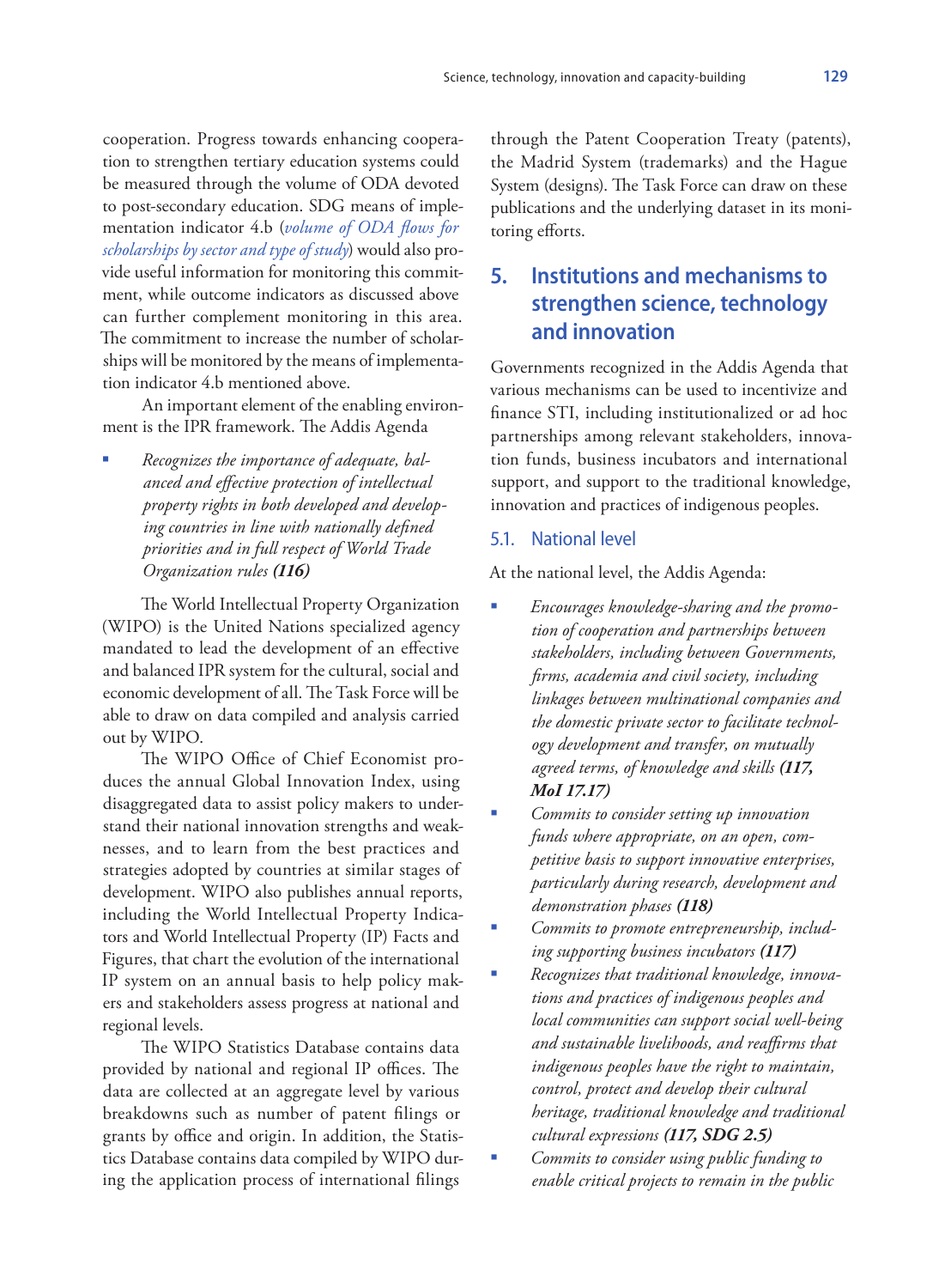*domain and strive for open access to research for publicly funded projects, as appropriate (118)*

There are a number of challenges and opportunities in setting out to monitor actions to promote such mechanisms. For example, the indicator for target 17.17 refers to the *amount committed to public-private partnerships and civil society partnerships, expressed in US dollars*, which is much broader than the commitment in this chapter. This would combine in one aggregate number the various forms of collaboration between the public and the private sectors and civil society, without differentiating their purpose. Moreover, partnerships between private agents, where the public sector may play a catalytic role without joining the partnership, are also relevant to promote innovation.

Innovation funds exist in a number of countries but one should be cautious when assessing these initiatives, as they can include very different practices with different implications for investment in innovation. For example, differences in risk tolerance as well as the type of financing provided (grants, equity or debt) will affect how the investment fits into the innovation cycle. This diversity may reflect policy preferences, the characteristics of the national institutional setting or the relevance of different forms of support at various stages of development.

Data to monitor these issues are not readily available in many countries and comparability remains a concern, which complicates interpretation. There are, nevertheless, experiences on which to build. The United Nations Economic Commission for Europe carries out a programme of innovation performance reviews in countries with economies in transition that examines, among other things, different policy initiatives to channel finance for innovation, including through the promotion of various types of partnerships, innovation funds or business incubators. The statistical evidence is collected through official statistics and information collected from agencies running different programmes, as well as from education and research institutions.

Quantitative data in these areas need to be complemented by qualitative appraisals to assess progress. While data are often patchy and definitions change, the almost exclusive role of public authorities in driving the initiatives makes collecting informa-

tion easier. For example, innovation funds are often linked to government innovation programmes with associated mandates and performance indicators for implementing organizations, which can facilitate monitoring the innovation funds per se. The Task Force can also draw on case studies, such as from the Asia Pacific region, where the United Nations Economic and Social Commission for Asia and the Pacific (ESCAP) is monitoring national governments' efforts to nurture innovation and start-ups, and industry-academy partnerships, or the Western Asia region, where National Technology Transfer and Development Networks and Offices are being established to support cooperation of the various players in the STI landscape. As UNESCO's GO- >SPIN database is extended to additional countries, the information it collects on national innovation funds will provide additional data for the Task Force.

As regards monitoring the development of business incubators, there is a challenge as to how public resources are channelled, due to the high degree of decentralisation, although the information provided by major universities can also be important. For a number of countries, this information can be combined with data on perceptions of venture capital availability and university-industry relations as used in the Global Competitiveness Index of the World Economic Forum. In some countries, innovation programmes have also targeted closer linkages between the domestic sector and multinational enterprises to foster innovation but these efforts are rather limited and evidence of impact remains elusive.

The contributions of the traditional knowledge, innovations and practices of indigenous peoples, and the related reaffirmation of indigenous peoples' rights could be monitored by drawing on the data collected in the context of monitoring the Aichi Biodiversity Targets. Indicators developed for Aichi Target 18 in particular (by 2020, the traditional knowledge, innovations and practices of indigenous peoples and local communities relevant for the conservation and sustainable use of biodiversity, and their customary use of biological resources, are respected, subject to national legislation and relevant international obligations, and fully integrated and reflected in the implementation of the Convention with the full and effective participation of indigenous peoples and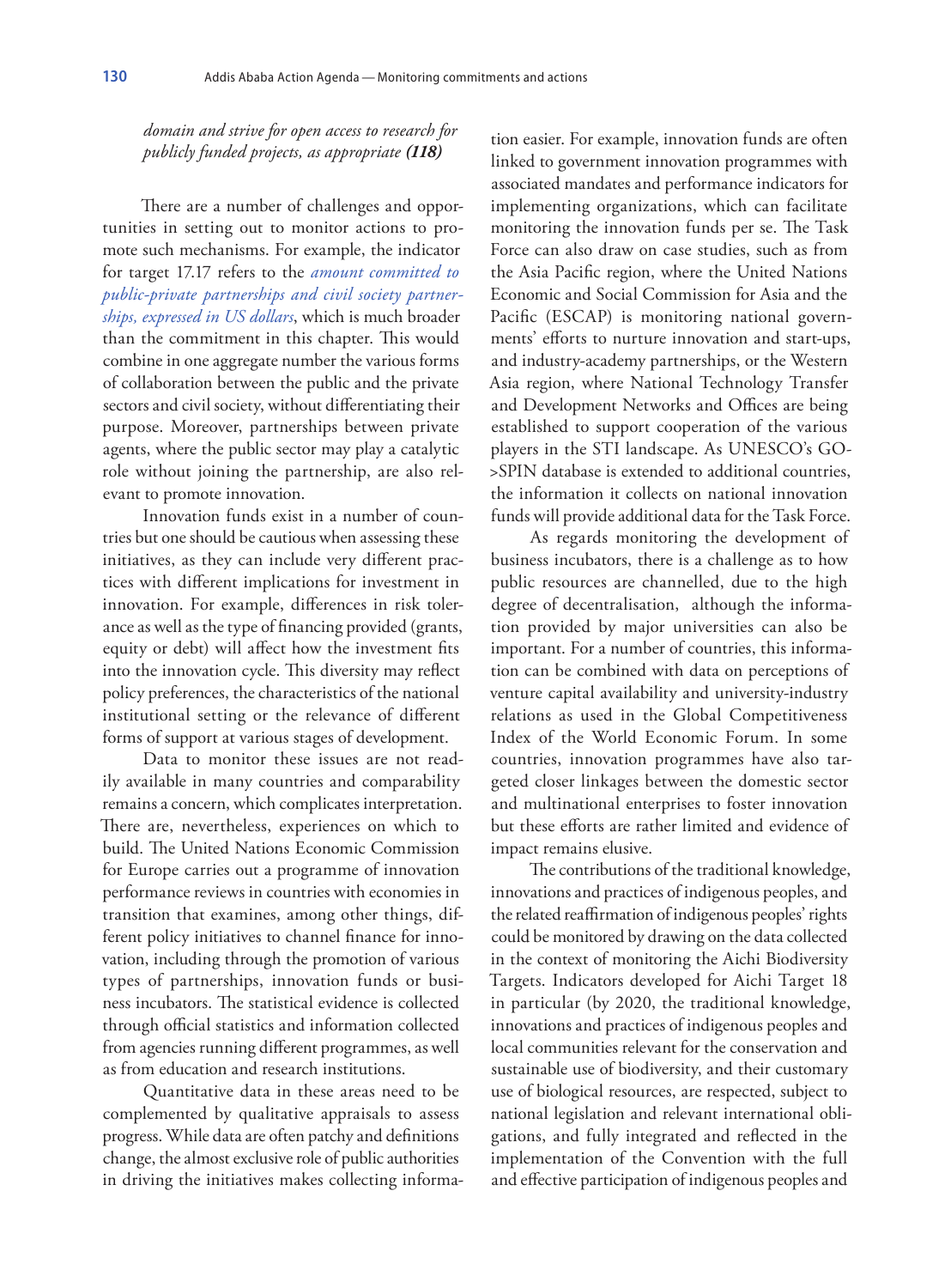local communities, at all relevant levels) can serve to inform the Task Force report. WIPO maintains a Database of Biodiversity-related Access and Benefit Sharing Agreements, and a Database on Laws, treaties and regulations on the protection of traditional knowledge and traditional cultural expressions, and legislative texts relevant to genetic resources. These may contribute to qualitative appraisals, rather than quantitative data.

Governments also committed in the Addis Agenda to consider using public funding so that critical projects would be in the public domain. Monitoring this commitment will require careful assessment to identify which projects are considered "critical", which may depend on country circumstances. One option would be to survey the existence of legislation or regulations that mandate open access for publicly funded research. This information could be partially found in the UNESCO GO->SPIN database, which could be adapted for that purpose. Country case studies on experiences with measures to make publicly funded research publicly accessible could also serve to inform monitoring in this area.

#### 5.2. International level

At the international level, countries commit to support the efforts of developing countries to strengthen their scientific, technological and innovative capacity. Specifically, countries commit to:

- *Enhance international cooperation in these areas, including ODA, in particular to LDCs, LLDCs, SIDS and countries in Africa and encourage other forms of international cooperation in these areas, including South-South cooperation (120) (MoI 17.6)*
- *Endeavours to step up international cooperation and collaboration in science, research, technology and innovation, including through public-private and multi stakeholder partnerships, and on the basis of common interest and mutual benefit, focusing on the needs of developing countries and the achievement of the sustainable development goals (e.g. research and development of vaccines and medicines, including relevant initiatives like GAVI; preventive measures and treatments for the communicable and non-communicable diseases; earth observa-*

*tion; rural infrastructure; agricultural research and extension services and technology development; increase scientific knowledge, develop research capacities and transfer marine technology) (120, 121, MoI 2.a, 3.b, 14.a)*

 *Endeavours to support developing countries to strengthen their scientific, technological and innovative capacity to move towards more sustainable patterns of consumption and production through science and technology (120, MoI 12.a.)*

To capture enhanced international cooperation, the OECD statistics on sector allocation of ODA may be helpful, drawing upon the OECD creditor reporting system, which collects data from individual projects and programmes. This would allow monitoring of ODA flows to relevant subsectors such as R&D in health, education and agriculture, in particular agricultural research, agricultural extension, forestry and fishery research; energy and other sectors; information and communication technology; and multi-sector education, training, research and technology projects. In addition, the Secretary-General's annual Report on South-South Cooperation brings together monitoring work undertaken in this regard by United Nations agencies, programmes, and specialized funds. For the Asia-Pacific region, ESCAP can also highlight collaboration efforts in the context of regional and sub-regional STI platforms, and similar reporting could be carried out for other regions. The indicator for means of implementation target 17.6: *number of science and/or technology cooperation agreements and programmes between countries, by type of cooperation* could capture another aspect of international collaboration in STI. Another possibility would be to monitor the amount and percentage of their regular budget that international organizations devote to STI programmes.

Monitoring STI cooperation in specific sectors, including agriculture and health would also be pertinent. The indicator for target 2.a (*agriculture orientation index for government expenditures*) focuses on domestic spending and thus will have to be complemented by additional data on international cooperation and partnerships in agricultural research and extension services and technology development. OECD data on ODA for agricultural education,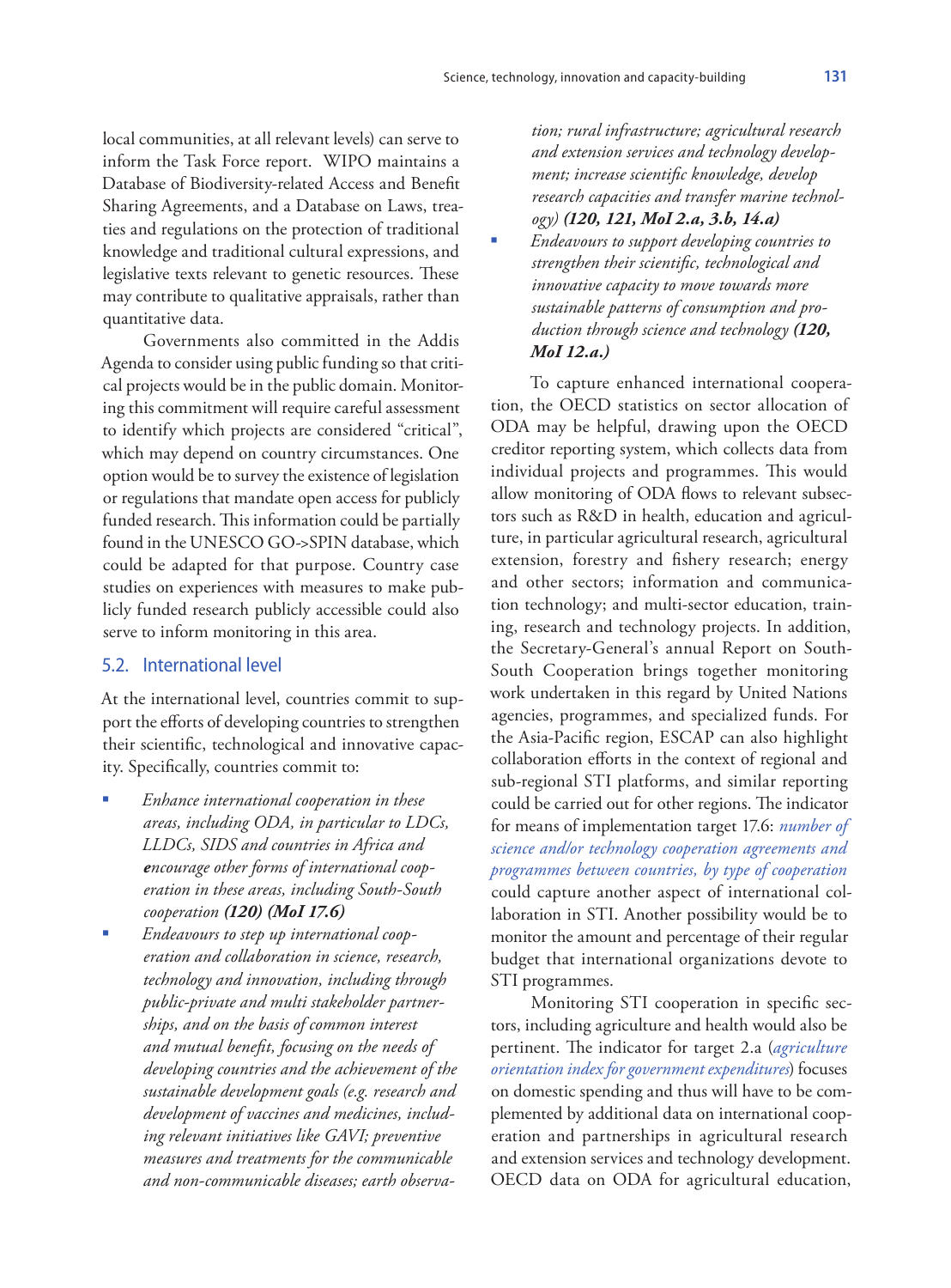training and research is one such data source. The UNESCO Institute for Statistics collects R&D data broken down by field of research, where agricultural and veterinary sciences is one of the six fields of R&D reported.

An additional data source is agricultural R&D data collected in the framework of the ASTI (Agricultural STI) project run by the International Food Policy Research Institute. Specific funds and facilities can also be highlighted, such as the World Food Programme's Food Security Climate Resilience (FoodSECuRE) Facility, as a case study for agricultural partnerships, and CGIAR, the global agricultural research partnership.

In the health sector, indicator 3.b.2 (*total net official development assistance to medical research and basic health sectors*) would report on ODA flows for medical research. To complement this and cover support of R&D of vaccines and medicines, the work of GAVI, the Vaccine Alliance, and other international initiatives would be relevant. Support to developing countries to strengthen their STI capacities for sustainable patterns of production and consumption will be measured in indicator 12.a.1 (*amount of support to developing countries on R&D for sustainable consumption and production and environmental sound technologies)*. This should be complemented by monitoring ODA flows to green energy and other relevant projects, and through case studies of other cooperation projects in this area. The indicator for marine technology 14.a.1 (*proportion of total research budget allocated to research in the field of marine technology*) focuses on domestic spending, which the Task Force report can further complement by bringing in a cross-border perspective.

## **6. Technology transfer**

The Addis Agenda commits to a range of actions with the aim to directly and indirectly foster the development, dissemination and diffusion of technologies to promote sustainable development. Specifically, the Addis Agenda:

 *Commits to transfer marine technology in order to improve ocean health and to enhance the contribution of marine biodiversity (121, MoI 14.a)*

 *Encourages the development, dissemination and diffusion as well as transfer of environmentally sound technologies to developing countries on favourable terms, including on concessional and preferential terms, as mutually agreed (120, MoI 17.7)*

These commitments find their counterpart in means of implementation targets 14.a and 17.7. Indicator 17.7.1 (*total amount of approved funding for developing countries to promote the development, transfer, dissemination and diffusion of environmentally sound technologies*) can provide a basis for followup on technology transfer, while the indicators for MoI 14.a do not directly address the issues covered in this section. The development and diffusion of technologies is crucial to meeting the challenges of climate change and sustainable development, and fostering a rapid transition to a low-carbon economy. It is a broad and complex process which represents more than just the moving of equipment and other so-called "hard" technologies, but also includes know-how, goods and services, and institutional procedures, and is influenced by enabling or hindering policies.

Activities on environmentally sound technologies (EST) are confronted with varying and, at times, scarce data and indicators available to quantify their impacts. Many projects have long-term, diffuse impacts that are challenging to measure, assess and accurately attribute, which is why the Inter-agency and Expert Group on Sustainable Development Goals chose the total approved funding of initiatives as a general proxy indicator. Agencies conducting initiatives that directly support the transfer of EST (such as the United Nations Environment Programme) should be able to report on this indicator by quantifying initiative funding, in addition to being able to provide procedural reporting inputs on their activities, as well as substantive reporting on trends and issues in future years. EST initiatives (such as the Climate Technology Centre and Network, the International Environmental Technology Centre, United for Efficiency, En.Lighten, Global Fuel Economy Initiative, and WIPO GREEN) use different output and impact data and indicators to assess their success, which relate to the specific initiative objectives. In addition to EST, several organizations of the United Nations system promote the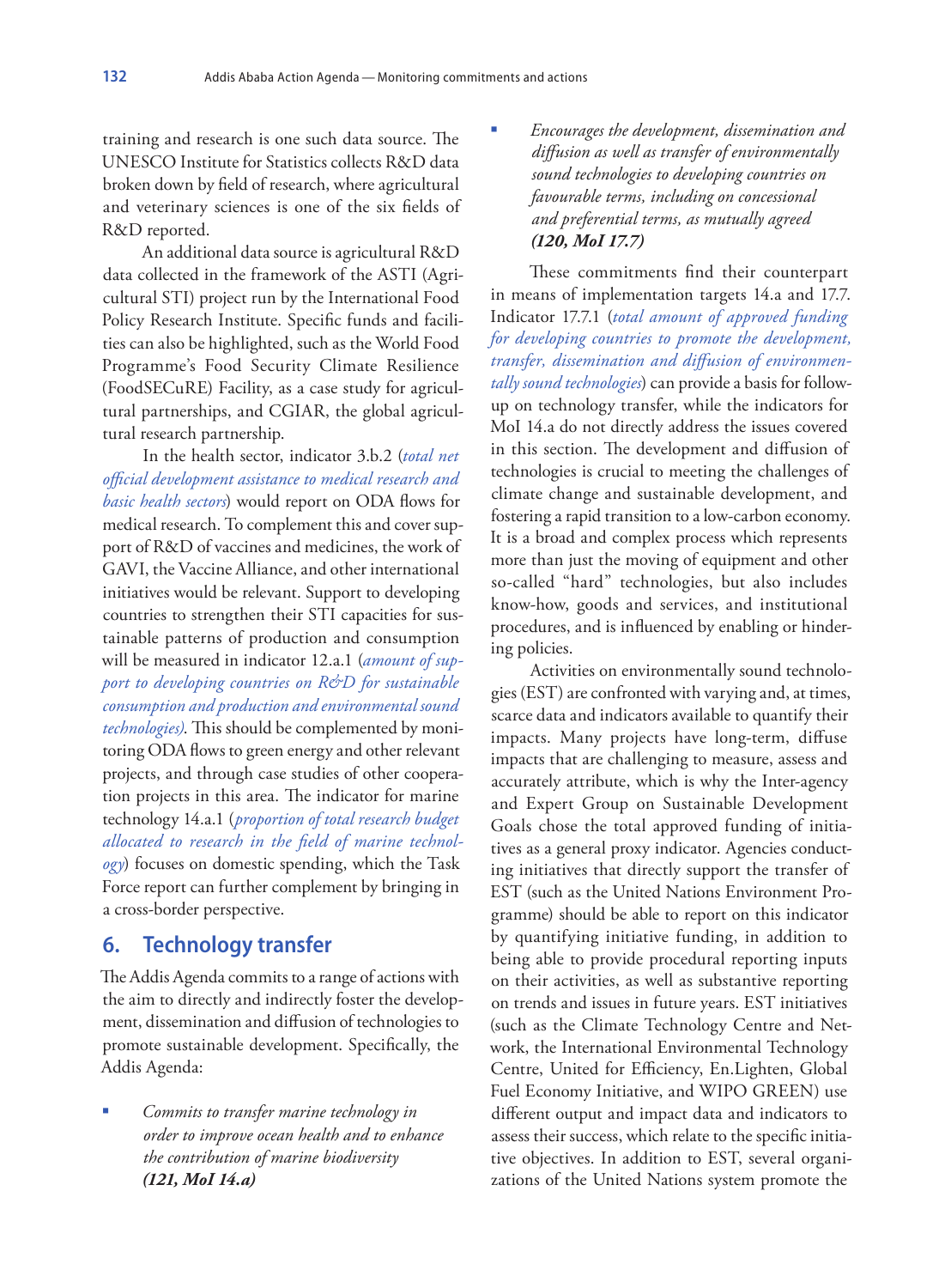transfer of other technologies, such as aviation security technology from the International Civil Aviation Organization.

With respect to marine technology, the Intergovernmental Oceanographic Commission of UNESCO is mandated as a United Nations body to promote scientific research, capacity development and facilitate the transfer of marine technology. The *Global Ocean Science Report* (GOSR) will function as a monitoring framework to assess national and regional investment in marine research and related capacities. Disaggregated data to be included in the GOSR will include investment in ocean science, and in particular expenditure on R&D in general and ocean R&D specifically, indicators related to human resources, gender distribution, facilities/ laboratories/field stations, and availability of key equipment. The report will also include descriptors on geographical and thematic coverage of international, national, regional and local databases and the different user communities; research productivity and science impact, including peer-reviewed publications; and engagement in international collaboration. The data to be used to populate these indicators will be derived from national surveys, as well as existing Intergovernmental Oceanic Commission programmes on ocean observation and ocean data exchange (Global Ocean Observing System and International Oceanographic Data and Information Exchange), as well as the UNESCO Science Report, Institute for Statistics and the OECD.

## **7. Actions within the United Nations or by the United Nations system**

The Addis Agenda commits to a range of actions within or by the United Nations system in order to strengthen overall cooperation and support on science, technology and innovation. Specifically, the Addis Agenda:

- *Commits to strengthen coherence and synergies among science and technology initiatives within the UN system (122, 17.6)*
- *Established a technology facilitation mechanism to support the SDGs (123, MoI 17.6)*

#### *Commits to operationalize the Technology Bank for Least Developed Countries by 2017 (124, 17.8)*

These commitments are partly covered in two means of implementation targets under SDG 17 to strengthen the means of implementation and revitalize the Global Partnership for Sustainable Development.

#### 7.1. Implementation of the Technology Facilitation Mechanism

The Technology Facilitation Mechanism (TFM), mandated by paragraph 123 of the Addis Agenda and launched by paragraph 70 of the 2030 Agenda for Sustainable Development, consists of a United Nations Inter-agency Task Team on Science, Technology and Innovation for the SDGs (IATT), a collaborative Multi-stakeholder Forum on Science, Technology and Innovation to be convened by the Economic and Social Council (ECOSOC) President, as well as an online platform as an information gateway to STI initiatives within and beyond the United Nations. Work on the TFM is progressing well: the IATT has been established and currently includes 29 members of the United Nations system; the 10-Member Group to Support the TFM, consisting of high-level representatives of science, civil society and the private sector, has been appointed by the Secretary-General and is collaborating with the IATT and the ECOSOC presidency to prepare the first STI Forum, which will take place from 6 to 7 June 2016 in New York. Reporting on the implementation of the TFM will be process-oriented and will be conducted by the IATT.

## 7.2. Enhanced coherence of science, technology and innovation support measures in the United Nations system

With respect to the mid- to long-term objective of increasing coherence and strengthening synergies among science and technology initiatives within the United Nations system, the establishment of the IATT constitutes the first system-wide mechanism that can contribute to coordination, knowledge sharing and exchange of experiences, as well as joint work on STI among those United Nations entities with activities and mandates relating to STI. The IATT is currently engaging in a mapping of STI